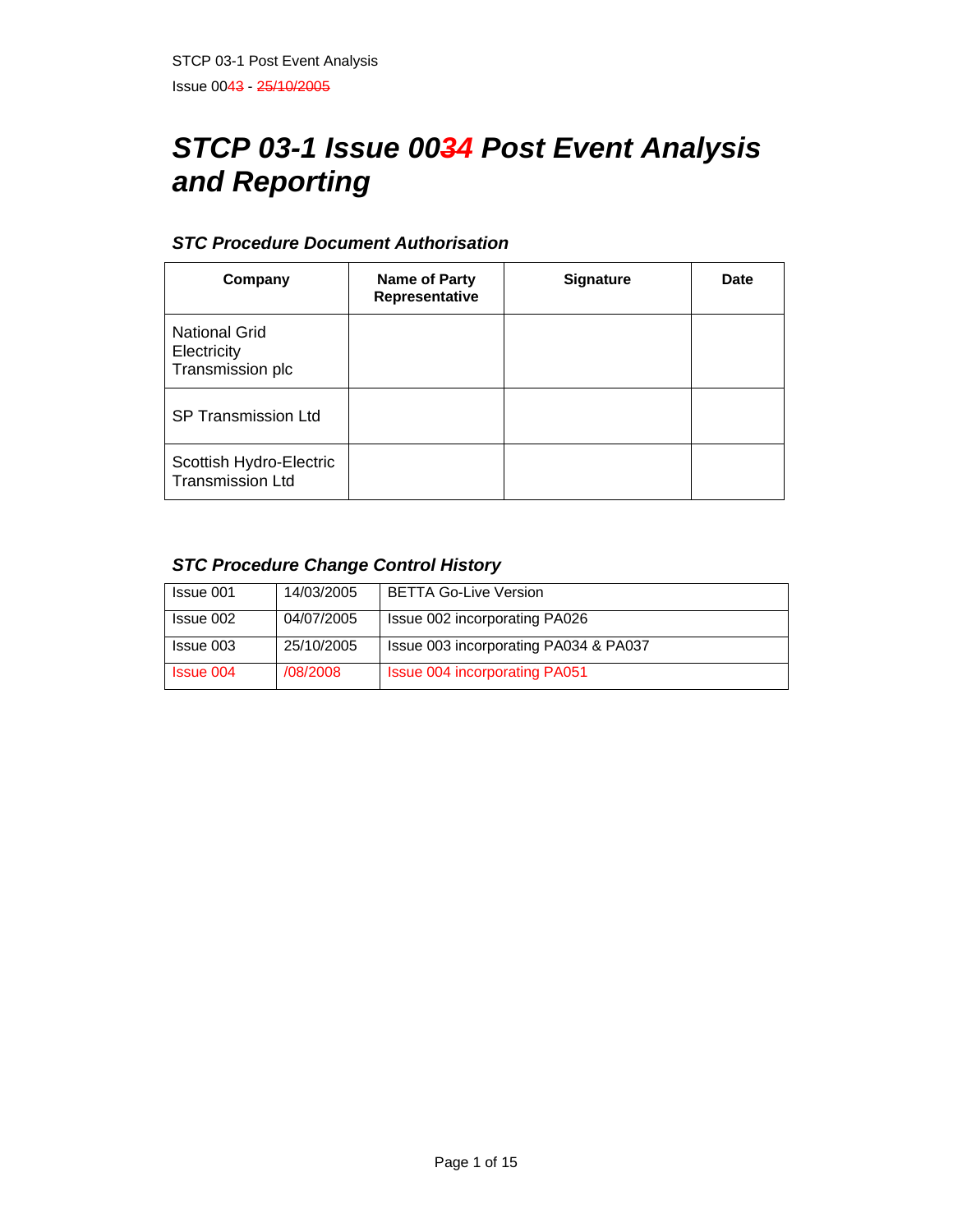Issue 0043 - 25/10/2005

# **1 Introduction**

### *1.1 Scope*

- 1.1.1 This document describes the process required to provide post Event review and reporting, to meet statutory, licence and other obligations. In addition, it details the mechanism for post Event liaison and provision of relevant data and information to produce reports.
- 1.1.2 This process applies to Parties for post Event analysis, liaison and reporting, following Events on the GB Transmission System.
- 1.1.3 This procedure applies to NGET and each TO. For the purposes of this document, TOs are:
	- SPT; and
	- SHETL.

### *1.2 Objectives*

- 1.2.1 This process specifies the roles and responsibilities of Parties with regard to post Event reports, including:
	- reports to affected Users and third parties;
	- incident investigation and reporting; and
	- statutory reports and reports in fulfilment of licence conditions.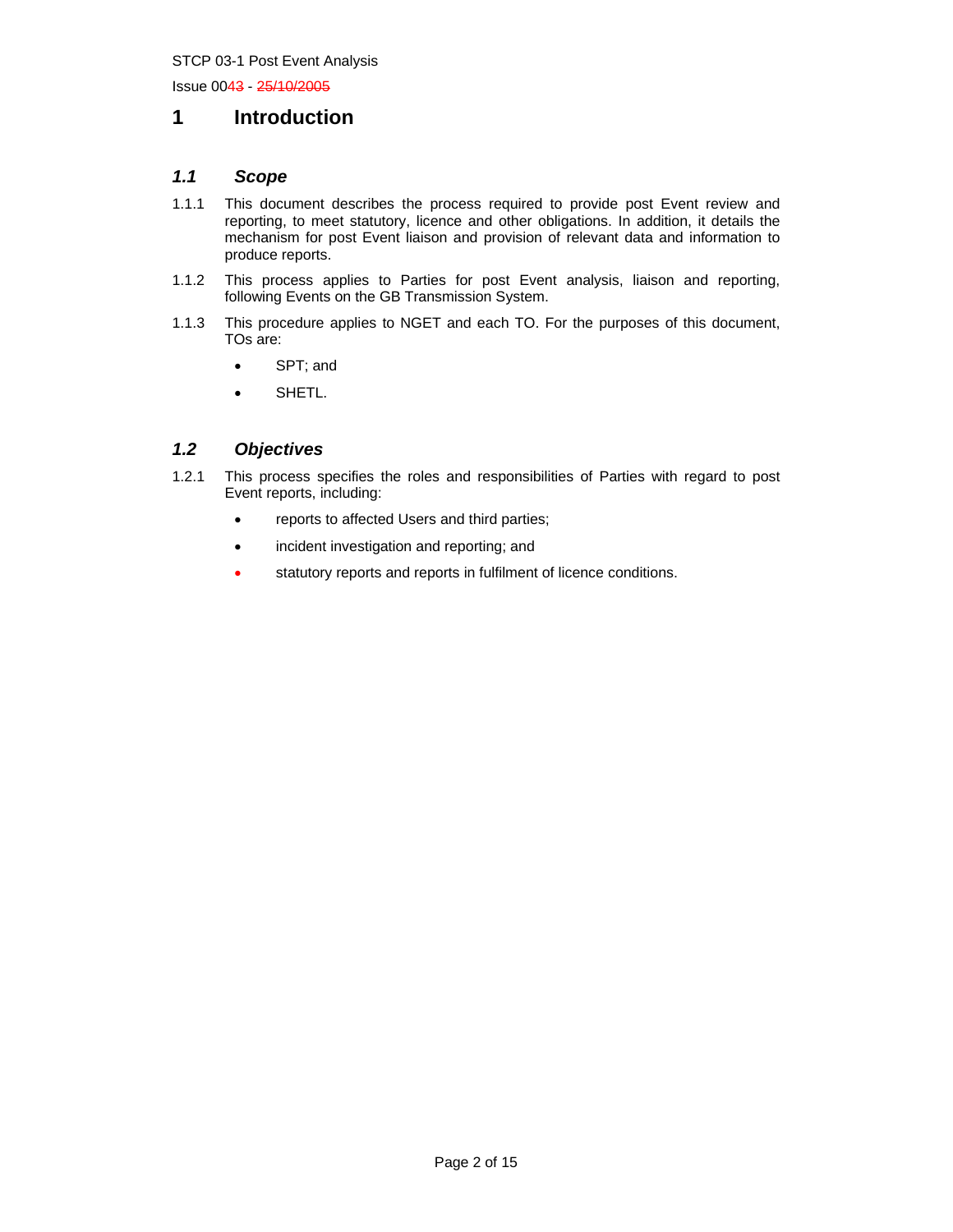Issue 0043 - 25/10/2005

### **2 Key Definitions**

### *2.1 For the purposes of STCP03-1:*

- 2.1.1 **Event** is as defined in the Grid Code as at the Code Effective Date and for the purposes of this STCP only, not as defined in the STC.
- 2.1.2 **Operational Event** is as defined in the Grid Code as at the Code Effective Date and for the purposes of this STCP only, not as defined in the STC.
- 2.1.3 **Requesting Party** means the party requesting an incident report
- 2.1.4 **Responding Party** means the party responding to a request for an incident report

### **3 Procedure**

### *3.1 User and Third Party Reports*

- 3.1.1 NGET shall provide reports for Events and Possible Relevant Interruptions on, or affecting the GB Transmission System, User's Systems or external interconnection to affected Users and other third parties in accordance with the NGET Licence, Grid Code and statutory obligations.
- 3.1.2 Each TO shall assist NGET in complying with 3.1.1 by providing, where available, reasonably requested information regarding an Event or a Possible Relevant Interruption associated with that TO's Transmission System.
- 3.1.3 Each TO shall provide reports for all Events and Possible Relevant Interruptions on, or affecting its Transmission System, to third parties in accordance with its Transmission Licence and statutory obligations.
- 3.1.4 NGET shall assist each TO in complying with 3.1.3 by providing, where available, reasonably requested information, regarding an Event or a Possible Relevant Interruption associated with that TO's Transmission System.

### *3.2 Event Fault and Significant Incident Reports*

- 3.2.1 If NGET at any time becomes aware of an Event on the GB Transmission System or a User System, which has had, or may have, an Operational Effect on a TO's Transmission System, then NGET shall notify the affected TO(s) either verbally or in writing, as a matter of urgency.
- 3.2.2 NGET shall as soon as it becomes aware of an Event on the Transmission Owner's System which has led to a Possible Relevant Interruption of an Affected User,notify the relevant TO(s) either verbally or in writing, as a matter of urgency.
- 3.2.23.2.3 If a TO at any time becomes aware of an Event on its Transmission System, which has had, or may have an Operational Effect on the GB Transmission or a User System, that TO shall notify NGET either verbally or in writing, as a matter of urgency.
- 3.2.33.2.4 Where appropriate, each Party shall enter a fault report into their database. Each entry shall have a unique number.
- 3.2.43.2.5 The affected TO(s) shall provide NGET with the relevant TO fault report number to assist tracking between the TO and NGET fault reporting systems if the TO deems a fault report necessary.
- 3.2.53.2.6 NGET shall provide each TO with the relevant NGET fault report number to assist tracking between the TO and NGET fault reporting systems.
- 3.2.63.2.7 Each Party may (irrespective of whether or not it has received a notification under sub-paragraph 3.2.1 or 3.2.23.2.3), at its discretion, determine that an Event is a Significant Incident. If deemed a Significant Incident the Party may request that,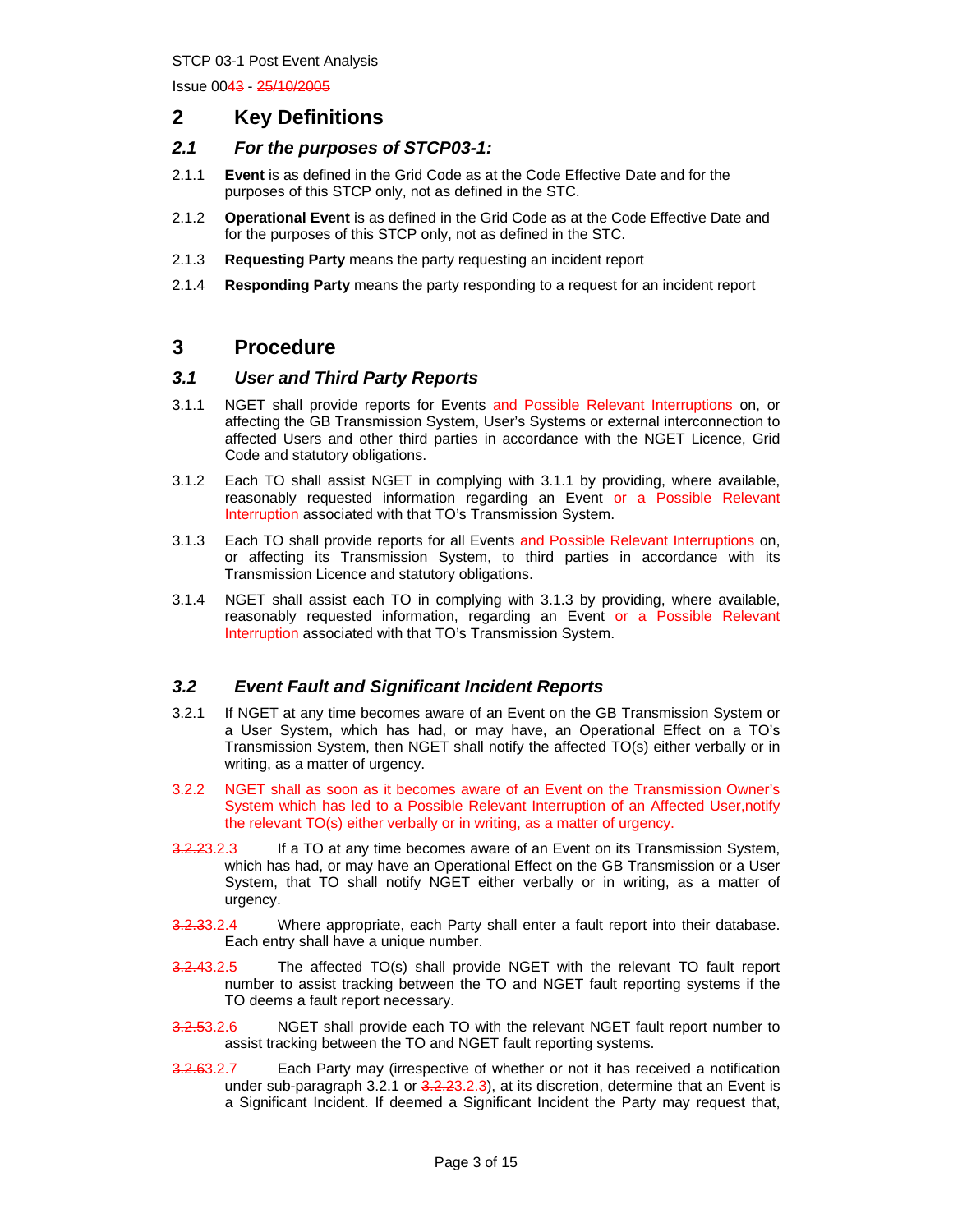Issue 0043 - 25/10/2005

where relevant, NGET or any Transmission Owner(s) (whose Transmission System(s) has been or may be affected by the Significant Incident) prepare and submit a Significant Incident report (SIR) (Appendix B) in accordance with subparagraph 3.2.93.2.93.2.93.2.7.

- 3.2.8 Following a notification described in sub-paragraph 3.2.2, NGET may request that the Transmission Owner(s) whose Transmission System(s) has been or may be the cause of a Possible Relevant Interruption of an Affected User prepare and submit a Significant Incident report (SIR) (Appendix B) in accordance with sub-paragraph 3.2.9.
- 3.2.73.2.9 Each Party (the "Responding Party") shall, if requested to do so by another Party (the "Requesting Party"), pursuant to sub-paragraph 3.2.73.2.73.2.2.73.2.26, prepare and submit a written report to the Requesting Party, as soon as reasonably practicable, in relation to a Significant Incident or a Possible Relevant Interruption which shall include, without limitation, the following information:
	- a description of the Significant Incident or the Possible Relevant Interruption (including without limitation, any associated Services Reduction or Services Reduction Risk);
	- the time and date of the Significant Incident or Possible Relevant Interruption and the estimated Interruption Period of the Possible Relevant Interruption;
	- the location(s) of the Significant Incident or the Possible Relevant Interruption;
	- Plant and/or Apparatus directly involved (and not merely affected by the Event(s) giving rise to the Significant Incident or the Possible Relevant Interruption);
	- a response to any question(s) raised by the Requesting Party in relation to the Event or Significant Incident or the Possible Relevant Interruption; and,
	- any other information reasonably requested by the Requesting Party in relation to the Event or Significant Incident or the Possible Relevant Interruption.
- 3.2.83.2.10 Each Party shall, where reasonably requested to do so by another Party, provide assistance in answering any reasonable questions from, or providing information (in the case of NGET) to a User, or in the case of any Party, to any other Party, in relation to an Event or Significant Incident or the Possible Relevant Interruption on such TO's Transmission System.

#### *3.3 Follow Up System Incident Report*

- 3.3.1 Where deemed necessary by NGET or the affected TO(s), a Follow Up System Incident Report (FSIR) (in a form contained within Appendix C) shall be produced by the relevant Party (as described in sections 3.3.2– 3.3.6), providing updated details on the associated SIR. A Party has up to ten working days to request an FSIR from the date of issue of an SIR.
- 3.3.2 An FSIR will be produced in response to the SIR where necessary, but it does not preclude an FSIR being produced for any Event that requires follow up investigation.
- 3.3.3 NGET or a TO can request that another Party provide an FSIR, and it is that other Party's responsibility to produce a report, normally within 4 weeks. The FSIR must not be passed on directly to any other TO, User or third party. NGET is responsible for circulating the relevant information contained within the FSIR to those who received, or would have been entitled to receive, the original SIR. NGET may also use the relevant information contained within the FSIR to produce a follow up Significant Incident Report for Users.
- 3.3.4 Where an Event or Possible Relevant Interruption affects more than one TO, NGET will produce an FSIR that contains relevant information received from each TO. NGET shall agree with each TO what information can be included in the report to ensure appropriate levels of confidentiality are maintained. If Parties can not agree, the standard disputes procedure shall be invoked.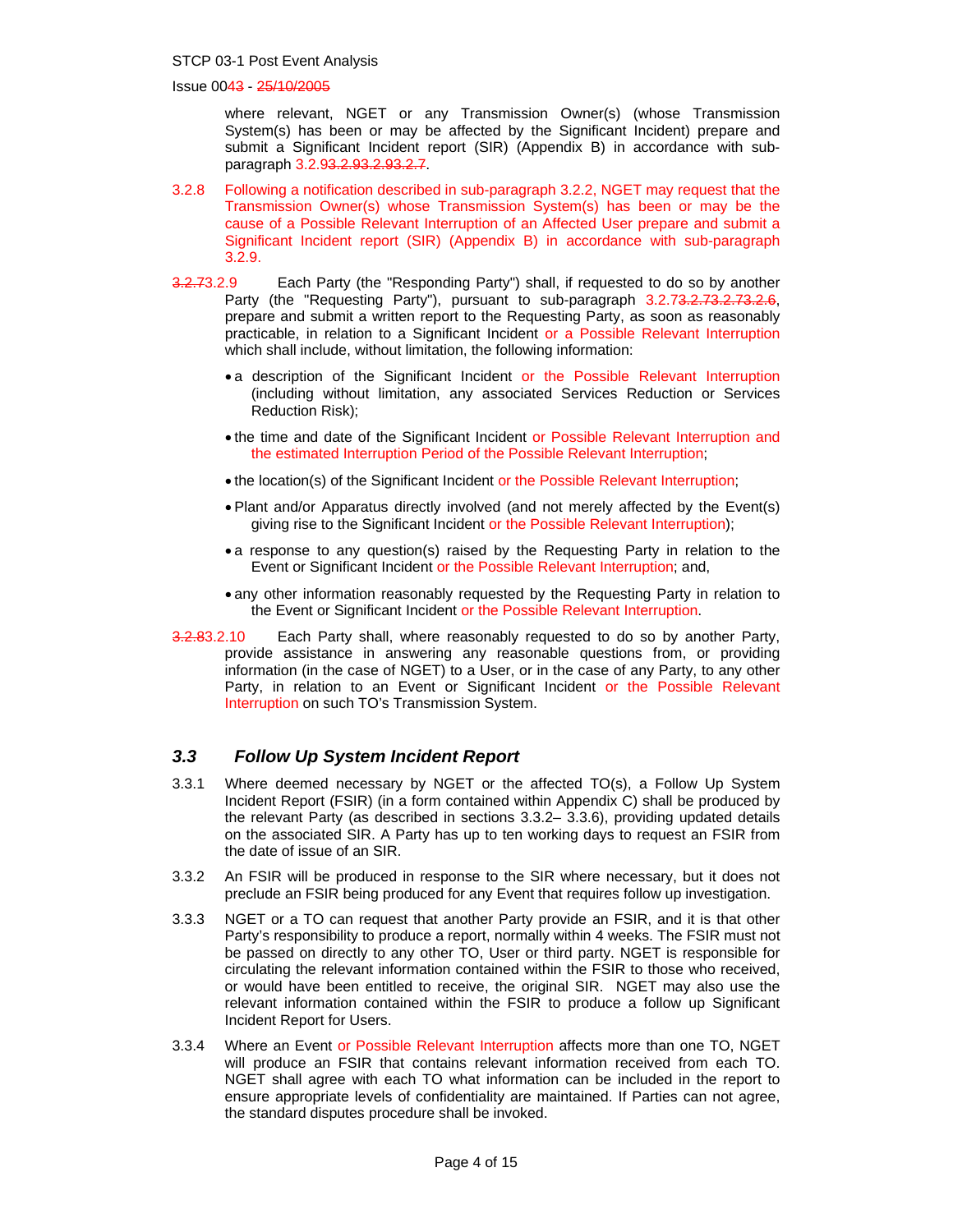Issue 0043 - 25/10/2005

- 3.3.5 Where an Event on a User's System affects a TO's Transmission System, NGET shall request further relevant information from the User to generate an FSIR for the affected TO. Such an FSIR will not be passed on directly to any other TO, User or third party by either NGET or the affected TO.
- 3.3.6 On inter-TO circuits, the TOs may agree to produce a combined FSIR. In such cases, the TOs shall agree which Party will produce the FSIR. If Parties can not agree, the standard disputes procedure shall be invoked.
- 3.3.7 Each Party will nominate a post Event liaison contact to facilitate the production of FSIRs.

### *3.4 Post Event Liaison*

- 3.4.1 General NGET ~ TO liaison shall take place as required between the nominated contacts detailed in 3.3.7 to facilitate the production of SIRs, FSIRs and other nonroutine reports where necessary. NGET - TO liaison meetings shall take place as agreed between the parties to review Events and information exchange for the production of SIRs and FSIRs.
- 3.4.2 The liaison meetings shall also review post Event Plant technical and performance issues.

#### *3.5 Investigations*

3.5.1 Where appropriate, the Parties may, as set out in STC Section C, Part Three paragraph 4.2, agree to a joint investigation following an Event. Prior to a joint investigation, the terms of reference and procedure shall be agreed by all participating Parties. If Parties can not agree, the standard disputes procedure shall be invoked.

#### *3.6 Statutory & Licence Condition Reports*

- 3.6.1 Each TO shall have in force a statement approved by the Authority setting out the form of their Transmission Licence condition reports.
- 3.6.2 NGET shall have in force a statement approved by the Authority setting out the form of their Licence condition reports.
- 3.6.3 Parties shall assist each other in collating information in order to meet the obligations detailed in 3.6.1 and 3.6.2.
- 3.6.4 Where a Party is aware that a report detailed in 3.6.1 or 3.6.2 has implications for another Party, the originating Party shall provide a draft copy of the relevant report for comment before submission to the Authority.
- 3.6.5 Where any notification is provided by a Party, pursuant to 3.6.4, the receiving Party shall ensure appropriate levels of confidentiality are maintained, in accordance with the provisions relating to confidentiality within the STC.

#### *3.7 Provision, Access And Retention Of Data*

- 3.7.1 NGET and the TO will retain relevant operational data such as control room logs and Transmission Status Certificates for a period of not less than one year from the date of issue, for use in an investigation.
- 3.7.2 NGET and the TO shall have voice recording systems installed, with appropriate procedures in place to ensure confidentiality. All recordings shall be kept for a minimum of one month.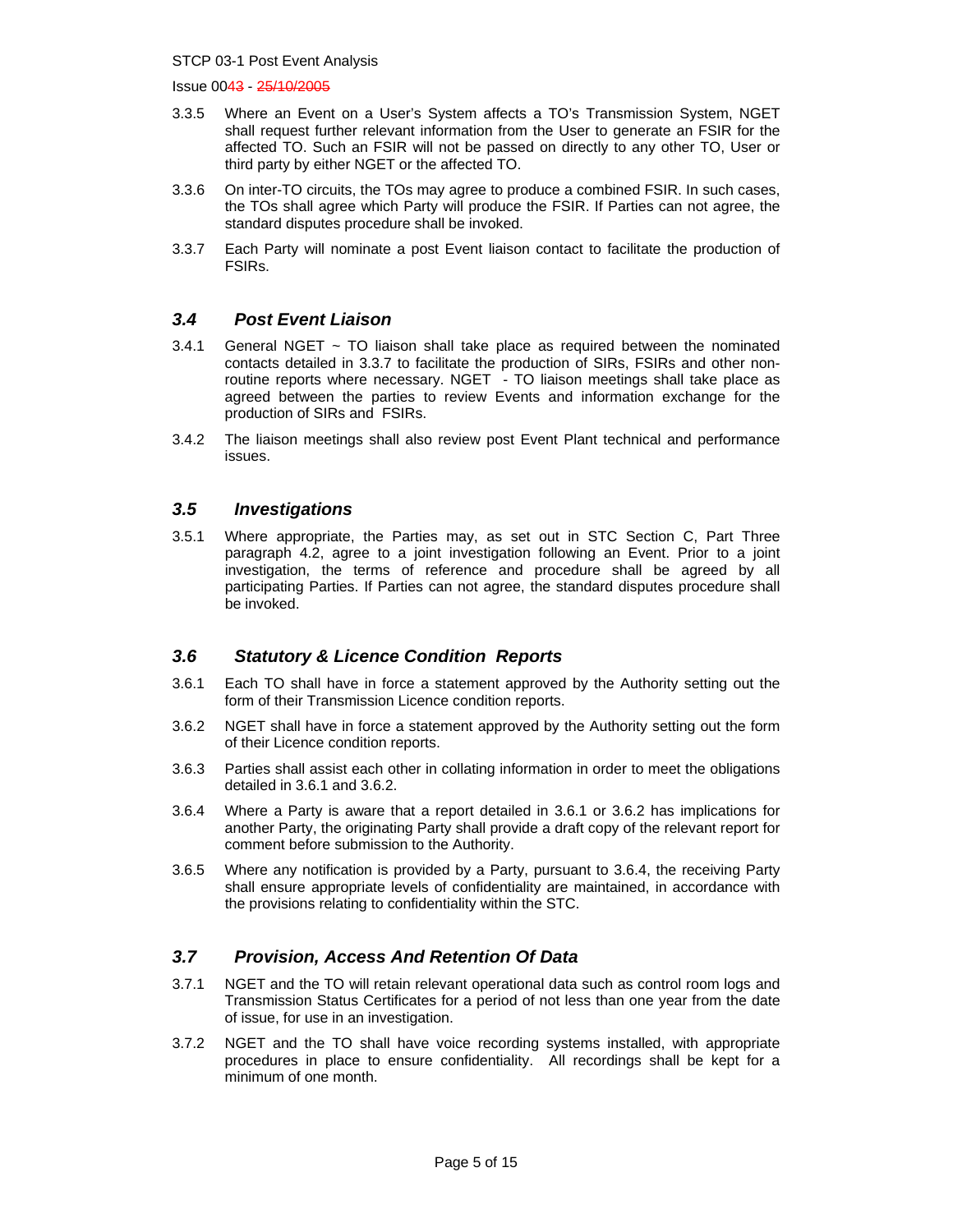STCP 03-1 Post Event Analysis Issue 0043 - 25/10/2005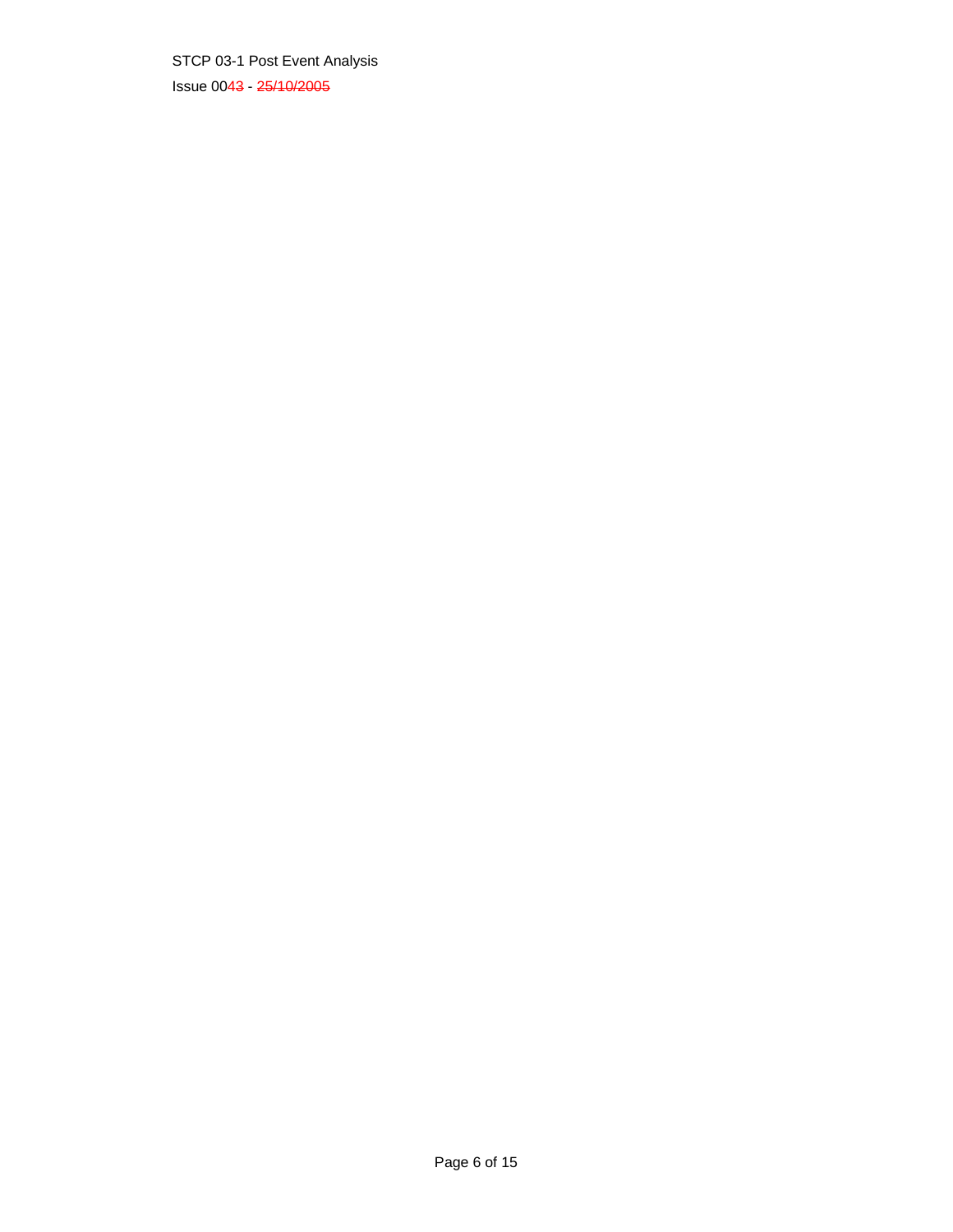Issue 0043 - 25/10/2005

# *Appendix A: Flow Diagrams*

Note that the Process Diagrams shown in this Appendix A are for information only. In the event of any contradiction between the process represented in this Appendix and the process described elsewhere in this STCP, then the text elsewhere in this STCP shall prevail.

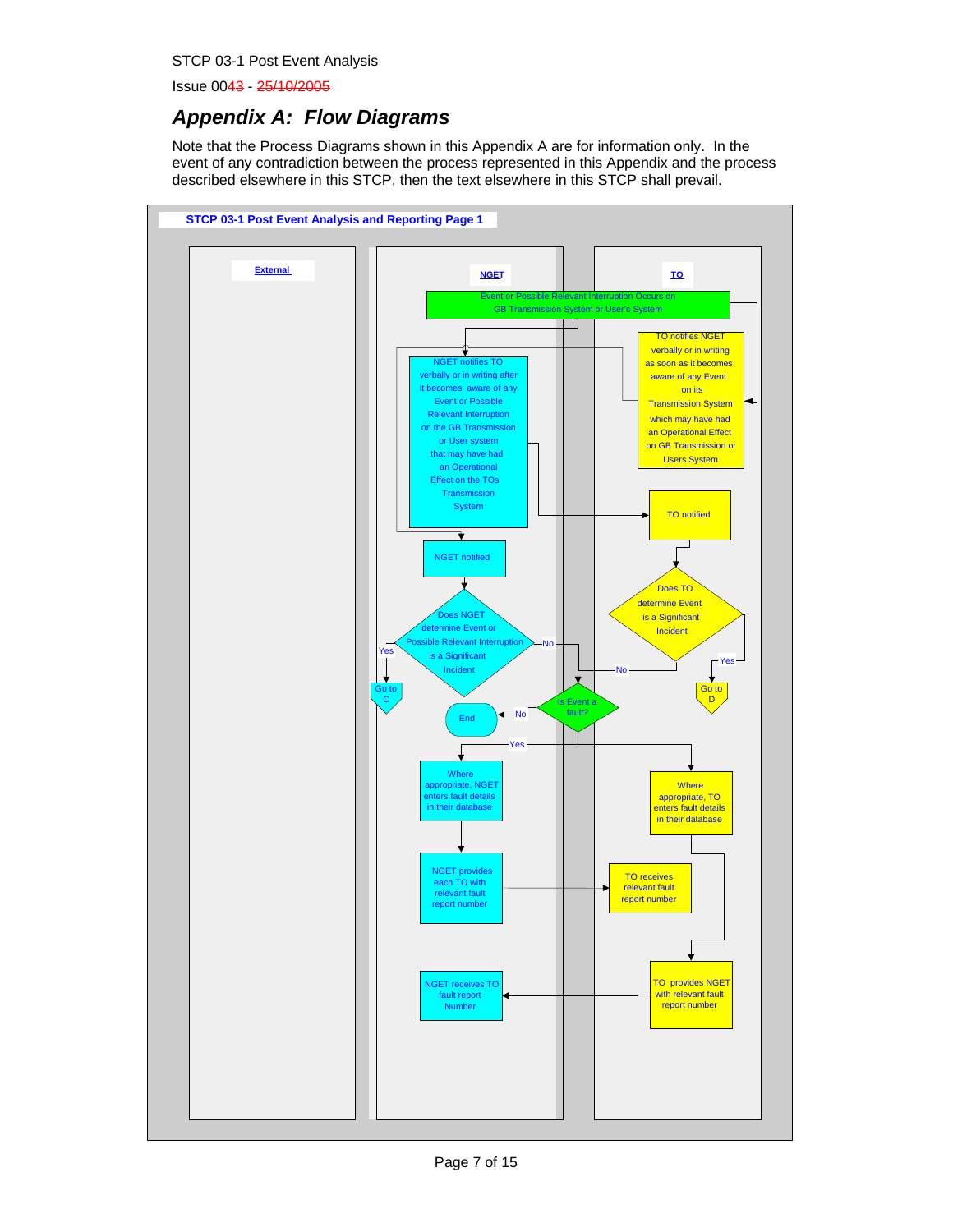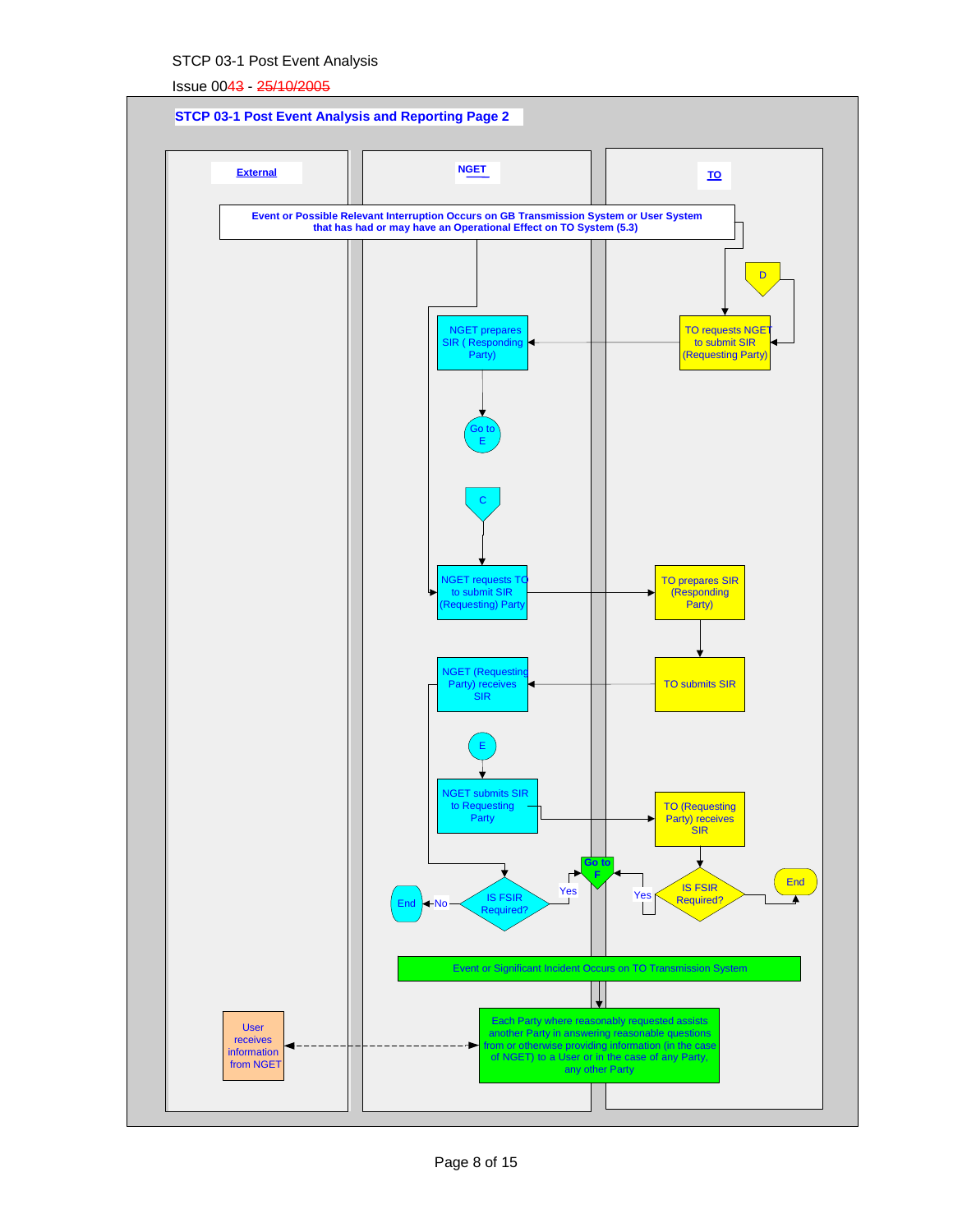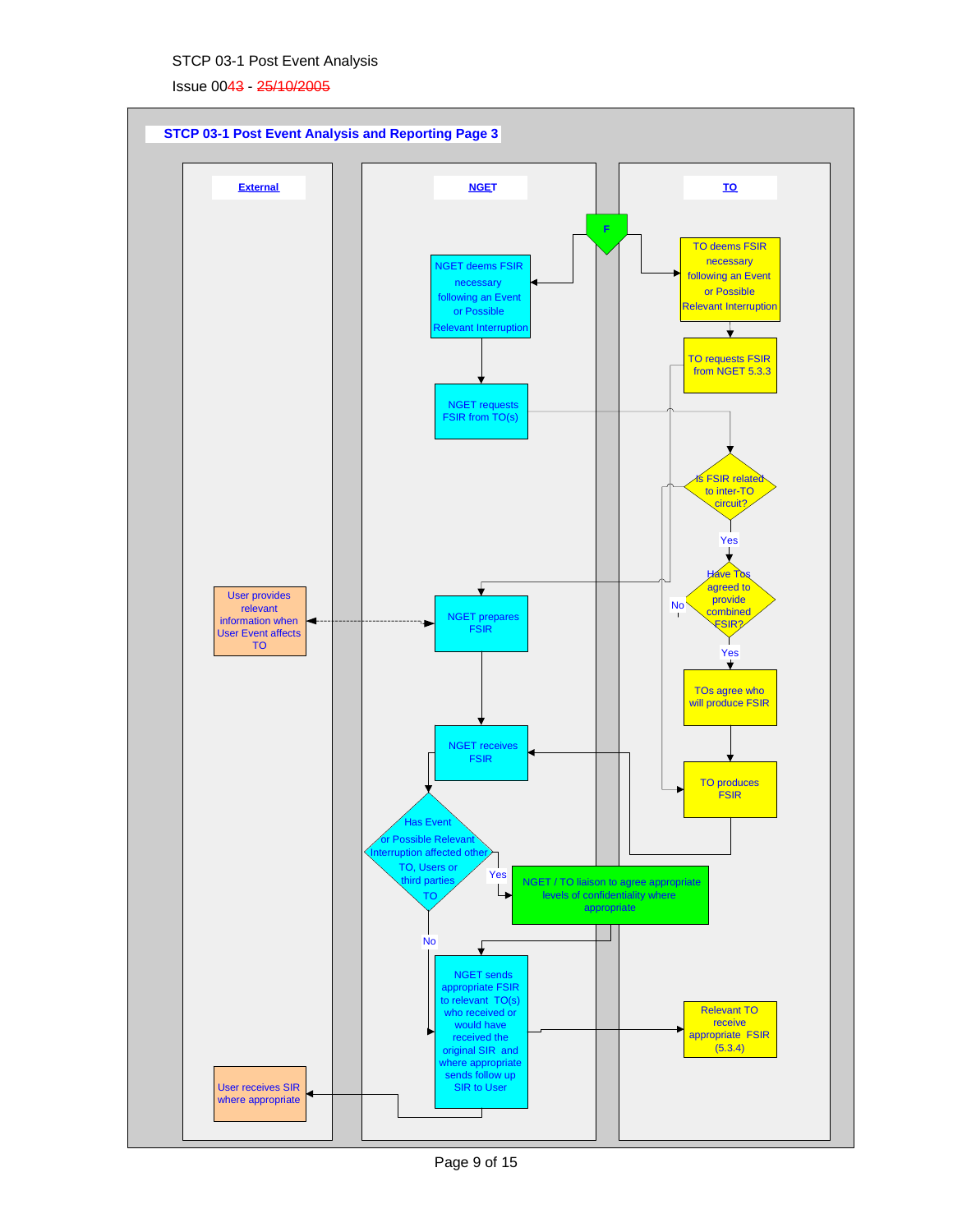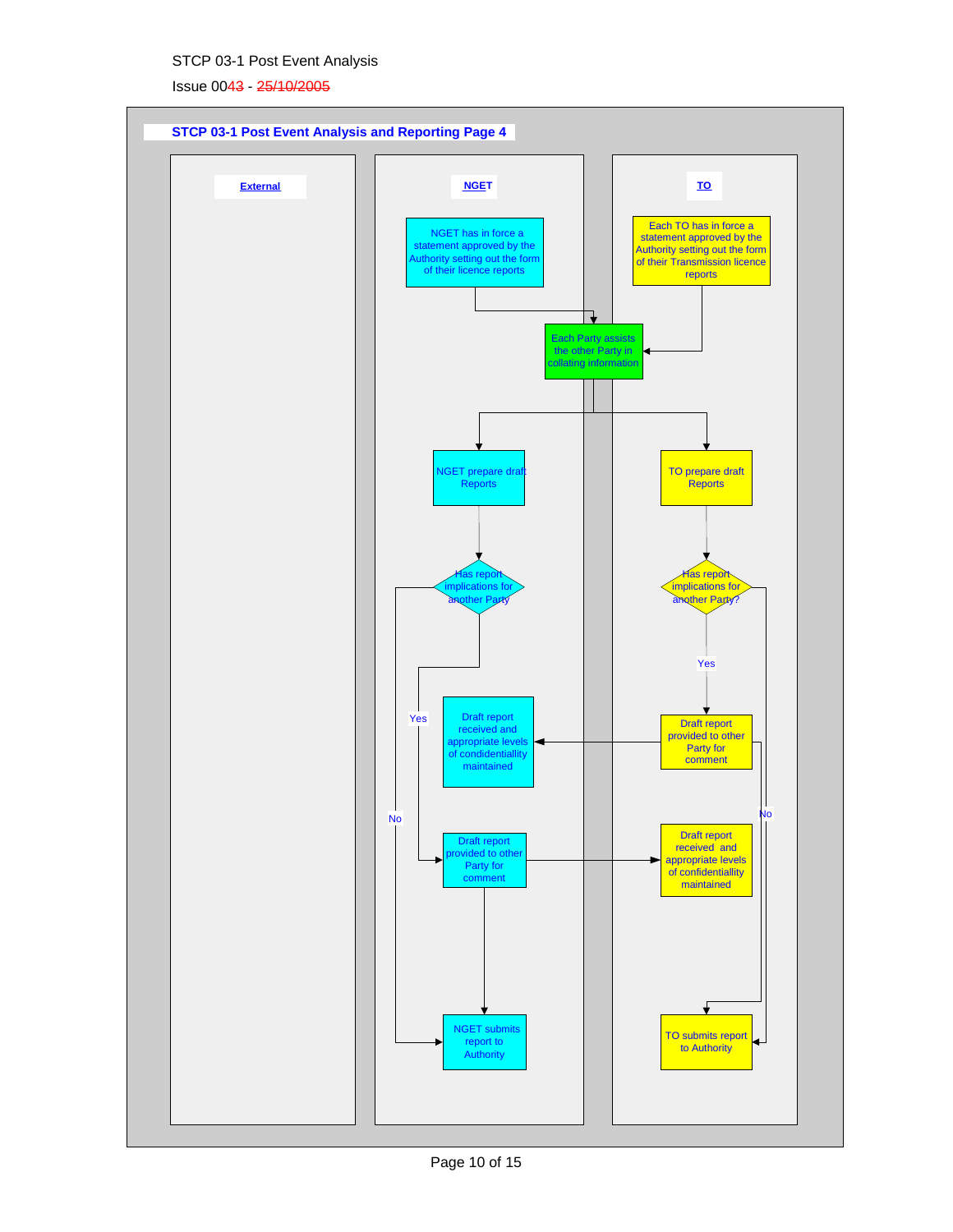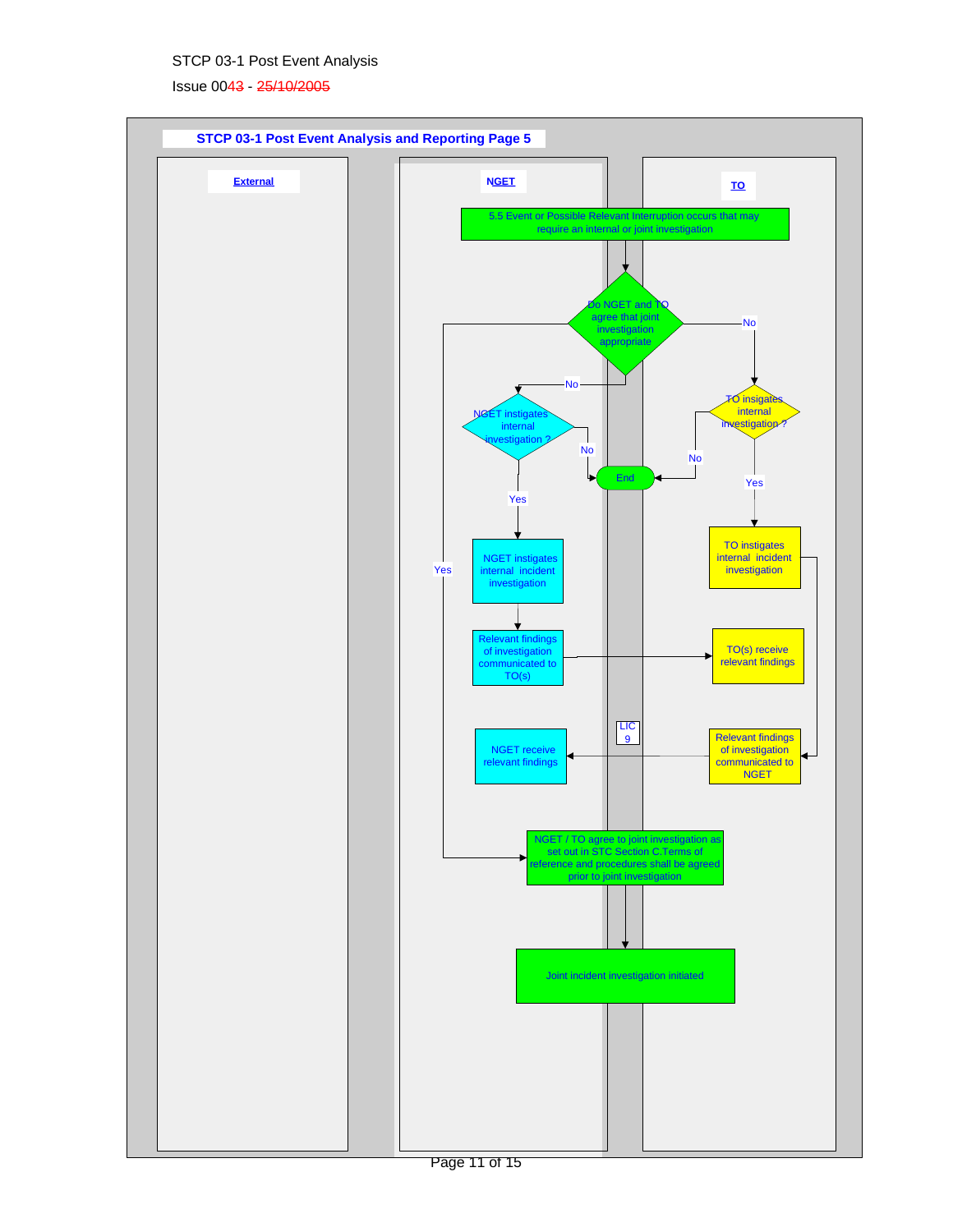Issue 0043 - 25/10/2005

# *Appendix B: Standard Forms/Certificates*

**Significant Incident Report** 

Format for guidance only

NGET – TO Significant Incident Report

| тг | Nc<br>. <b></b><br>. |
|----|----------------------|
|    |                      |

### *SIGNIFICANT INCIDENT including a Possible Relevant Interruption*

**Incident No\_\_\_\_\_\_\_\_\_\_\_\_** 

**Time of Significant Incident\_\_\_\_\_\_\_\_\_\_\_\_\_\_\_\_\_\_\_\_\_\_\_\_\_\_\_\_\_\_\_\_\_\_\_\_\_\_\_\_\_\_\_\_\_** 

**Date of Significant Incident\_\_\_\_\_\_\_\_\_\_\_\_\_\_\_\_\_\_\_\_\_\_\_\_\_\_\_\_\_\_\_\_\_\_\_\_\_\_\_\_\_\_\_\_\_** 

**Estimated Interruption Period\_\_\_\_\_\_\_\_\_\_\_\_\_\_\_\_\_\_\_\_\_\_\_\_\_\_\_\_\_\_\_\_\_\_\_\_\_\_\_\_\_\_\_\_\_ (where applicable)** 

**Location** 

**Party requesting Significant Incident Report\_\_\_\_\_\_\_\_\_\_\_\_\_\_\_\_\_\_\_\_\_\_\_\_\_\_\_\_\_\_\_\_\_\_** 

Plant / Apparatus directly involved **(and not merely affected by the incident)**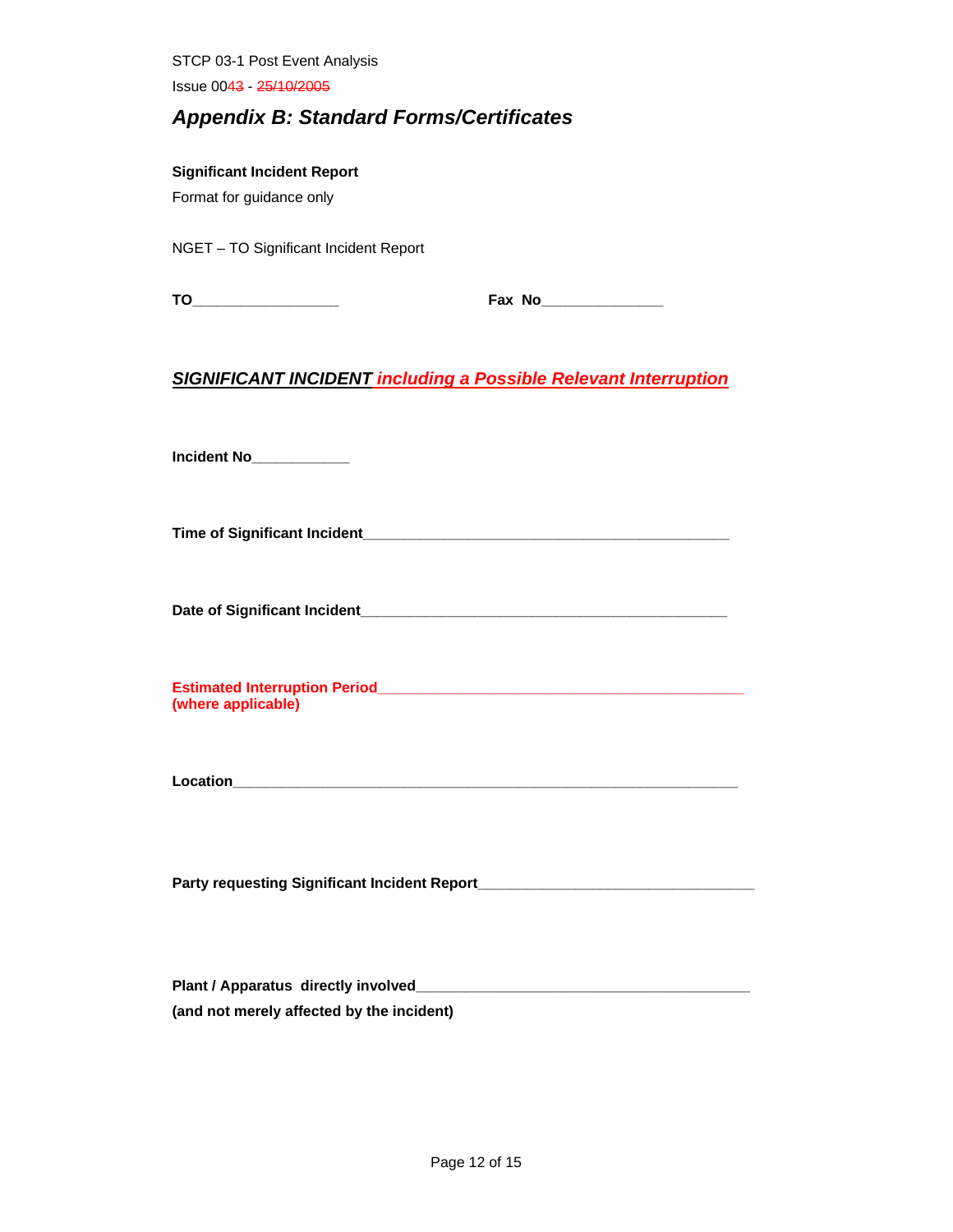Issue 0043 - 25/10/2005

#### **Description of Significant Incident**

Demand (in MW) and/or generation(in MW)

Interrupted and duration of interruption\_

**Generation Unit-frequency** response

(MW correction achieved subsequent to the Significant Incident)

**Generating Unit-MVAr performance** 

Estimated time and date of return to service\_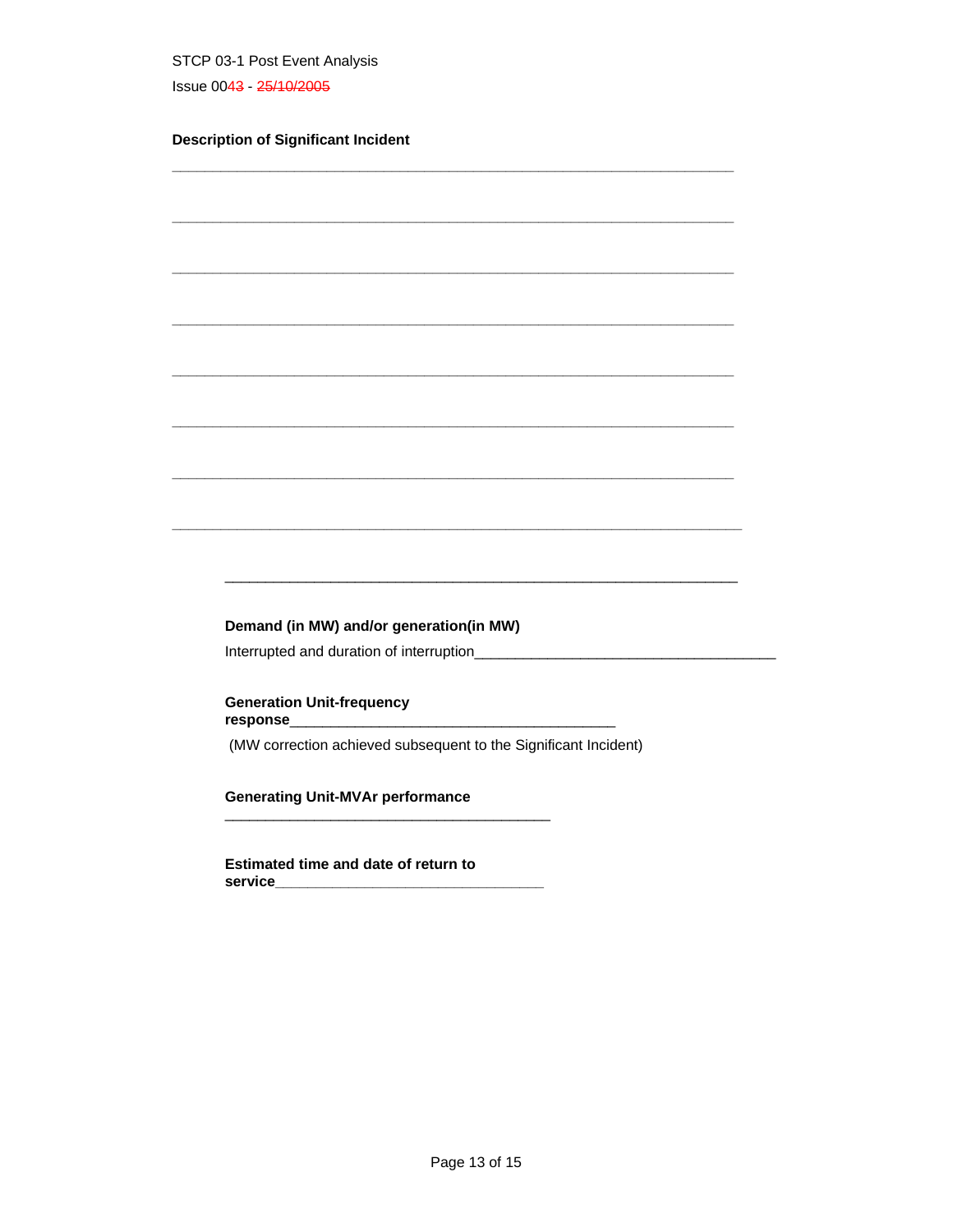Issue 0043 - 25/10/2005

# *Appendix C: Template For Follow Up Significant Incident Report*

# **Follow-Up Significant Incident Report FSIR nnn/yy/Company Title.**

# **Date of Occurrence**

## **Introduction**

- Very brief description on what happened (cct tripped, coincident with,)
- Circuit topology (words or diagram)

### **Event Description and Findings**

- Previous Events leading up to Event.
- Event time and effect/result.
- Coincident Events?
- What RTS and how. What did not.
- Tests performed (trip test, oil sample taken etc)
- Specific occurrence 1 likely cause.
- Specific occurrence 2 likely cause.
- Specific occurrence and likely cause.
- Other findings

### **Operational Impact**

- losses of supply?
- If yes then when restored and how much?
- OOS times
- Ongoing risk of trip, generation at risk, demand at risk

### **Actions**

• Agreed action. **Name, Department, Target Date** 

Prepared by:

Name

Date